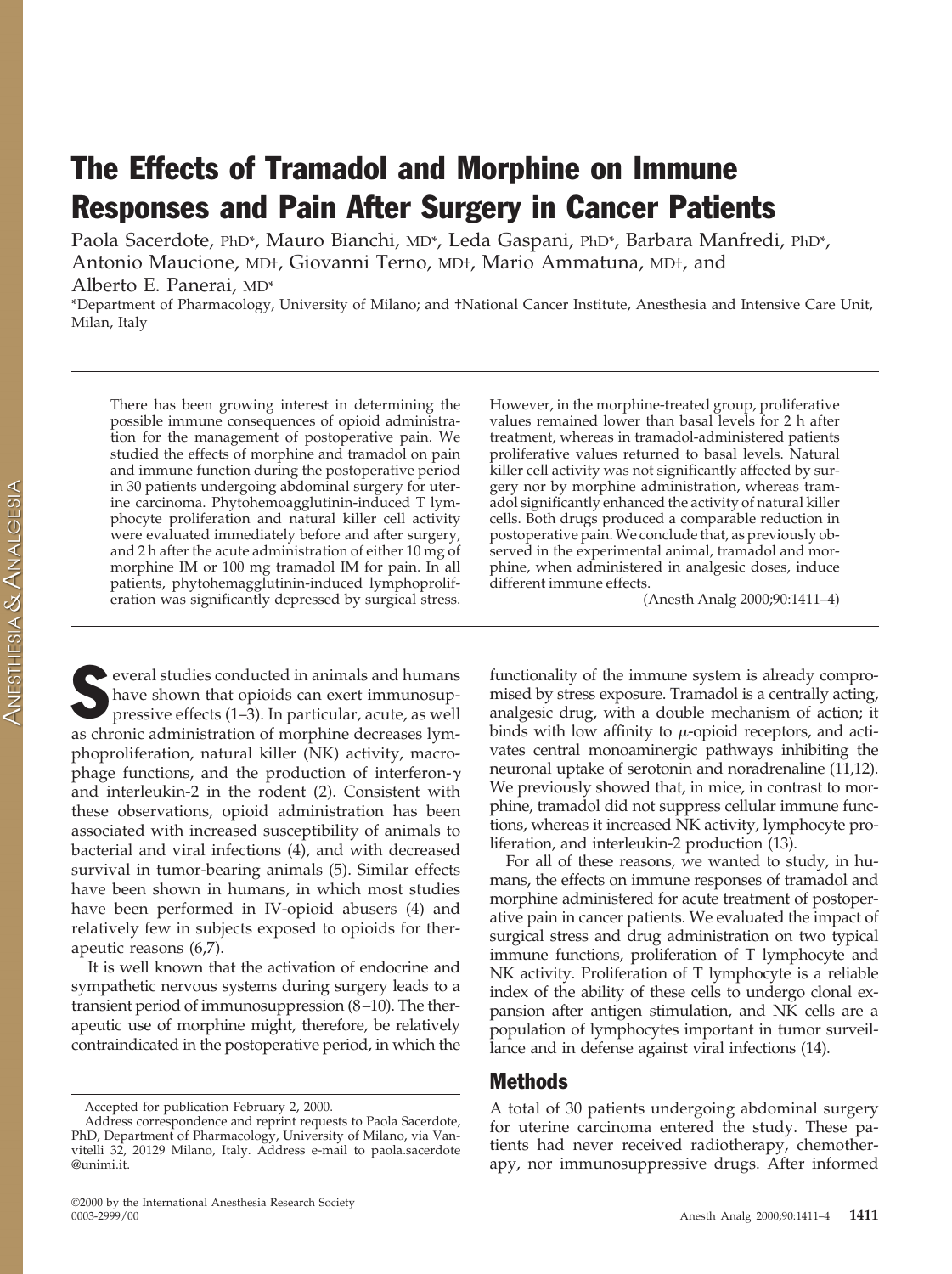consent, and approval of the ethical committee of the Department of Pharmacology, University of Milano, Italy, patients were randomized into one of the two study groups according to a computer-generated, randomized list.

In all patients, after the IV induction with fentanyl 1  $\mu$ g/kg, thiopental 5 mg/kg, and succinylcholine 1 mg/ kg, anesthesia was maintained with isoflurane 1.5– 1.7 minimum alveolar anesthetic concentration (% inspiration 1.6:1.2 and % expiration 1.2:1.0), 66% nitrous oxide in oxygen and pancuronium 0.07 mg/kg. Immediately after the end of surgery, patients were given an IM injection of either 10 mg of morphine HCl or 100 mg of tramadol. At 2 h after the administration of morphine or tramadol, pain was assessed by using visual analog scale (VAS) (scores 0–100), and the degree of sedation was evaluated by clinicians with scores from 0 to 4, where  $0 =$  awake,  $1 =$  easily aroused,  $2 =$  awakens after tactile stimulation,  $3 =$  awakens after verbal stimulation, and  $4 =$  not arousable. Both evaluations were performed by clinicians unaware of patient treatment group.

Blood was withdrawn before the beginning of surgery, before drug administration, and 2 h after drug administration. Blood was collected into tubes containing EDTA. Peripheral blood mononuclear cells were separated by gradient centrifugation over Ficoll-Paque (Amersham Pharmacia Biotech, Milano, Italy) as described by Manfredi et al. (15). Microcultures of fresh peripheral blood mononuclear cells were set up in triplicate for each sample  $(10^6 \text{ cells/mL})$  in RPMI 1640, 10% fetal calf serum with or without Phytohemoagglutinin (4, 1, and 0.25  $\mu$ g/mL) (15).

Background values,  $(<1000$  cpm), i.e., thymidine incorporation by unstimulated cells, were subtracted from values of mitogen-induced proliferation. NK cell activity was evaluated by using a standard  $4-h$ <sup>51</sup>Crrelease assay, with K562 cells as target cells (16,17).  $51$ Cr-labeled K562 (target cells) were incubated with splenocytes (effector cells) at effector/target cell ratios of 100:1.

Specific <sup>51</sup>Cr release was calculated according to the formula:

### $100 \times \left[$  (experimental release  $-$  *spontaneous release*)/

#### $(maximal release - spontaneous release)$ ]

All of the immunological analysis were performed in a blinded fashion by researchers unaware of patient treatments. A sample size of 15 patients in each group has  $80\%$  power to detect a difference of 1 sp between the means of Group 1 and Group 2, assuming that the common sp is 1 by using a two-tailed *t*-test with a 0.05 two-sided significance level. Demographic data of patients and VAS values were analyzed by using oneway analysis of variance and the degree of sedation measured by Mann-Whitney *U*-test. Lymphocyte proliferation and NK activity were analyzed by using mean of one-way analysis of variance for repeated measures.

## Results

Patient characteristics were homogeneous in the two groups. Indeed, no statistical differences were observed considering age ( $50 \pm 14$  vs  $51 \pm 15$  yr), weight  $(66 \pm 13 \text{ vs } 65 \pm 13 \text{ kg})$ , and the duration of surgery  $(126 \pm 33 \text{ vs } 122 \pm 35 \text{ min})$ . No patient needed blood transfusion during or after surgery.

The analgesic effects of acute tramadol and morphine were similar; in fact, the VAS values 2 h after the drug administration were not significantly different (tramadol  $44 \pm 19$  mm; morphine  $31 \pm 20$  mm). There was a comparable degree of sedation in the two treatment groups (scores,  $1.3 \pm 0.9$  vs  $1.6 \pm 0.8$ ).

As shown in Figure 1, immediately after the end of surgery, T lymphocyte proliferation was significantly lower than basal proliferative levels in all patients. At 2 h after the injection of the analgesic drugs, a different pattern of responses was observed in the two groups of patients. In the morphine-treated patients (Figure 1, left panel) lymphocyte proliferation was still significantly lower than in basal conditions. In contrast, the Phytohemoagglutinin-induced proliferation in the group of patients treated with tramadol was not significantly different from that observed before the beginning of surgery, whereas a significant difference was present in comparison with postsurgery values (Figure 1, right panel).

NK cell activity was not impaired after the end of surgery (Figure 2). However, morphine and tramadol induced different effects on this immune variable. Whereas a nonsignificant decrease of NK activity was observed 2 h after morphine administration (Figure 2, left), a significant increase of NK activity was present in the group of patients treated with tramadol (Figure 2, right).

## **Discussion**

We previously showed, in mice, that morphine and tramadol exerted different effects on immune responses. Indeed, although morphine decreased lymphocyte proliferation and NK activity (2), the same variables were significantly enhanced by tramadol (13).

The current study was undertaken to evaluate whether similar effects could be described in humans. The postoperative period represents an interesting opportunity to address this problem, because it is known that surgical stress results in activation of the hypothalamic-pituitary-adrenal axis and the sympathetic nervous system, leading to an alteration of immune responses (8–10). Indeed, we observed a clear-cut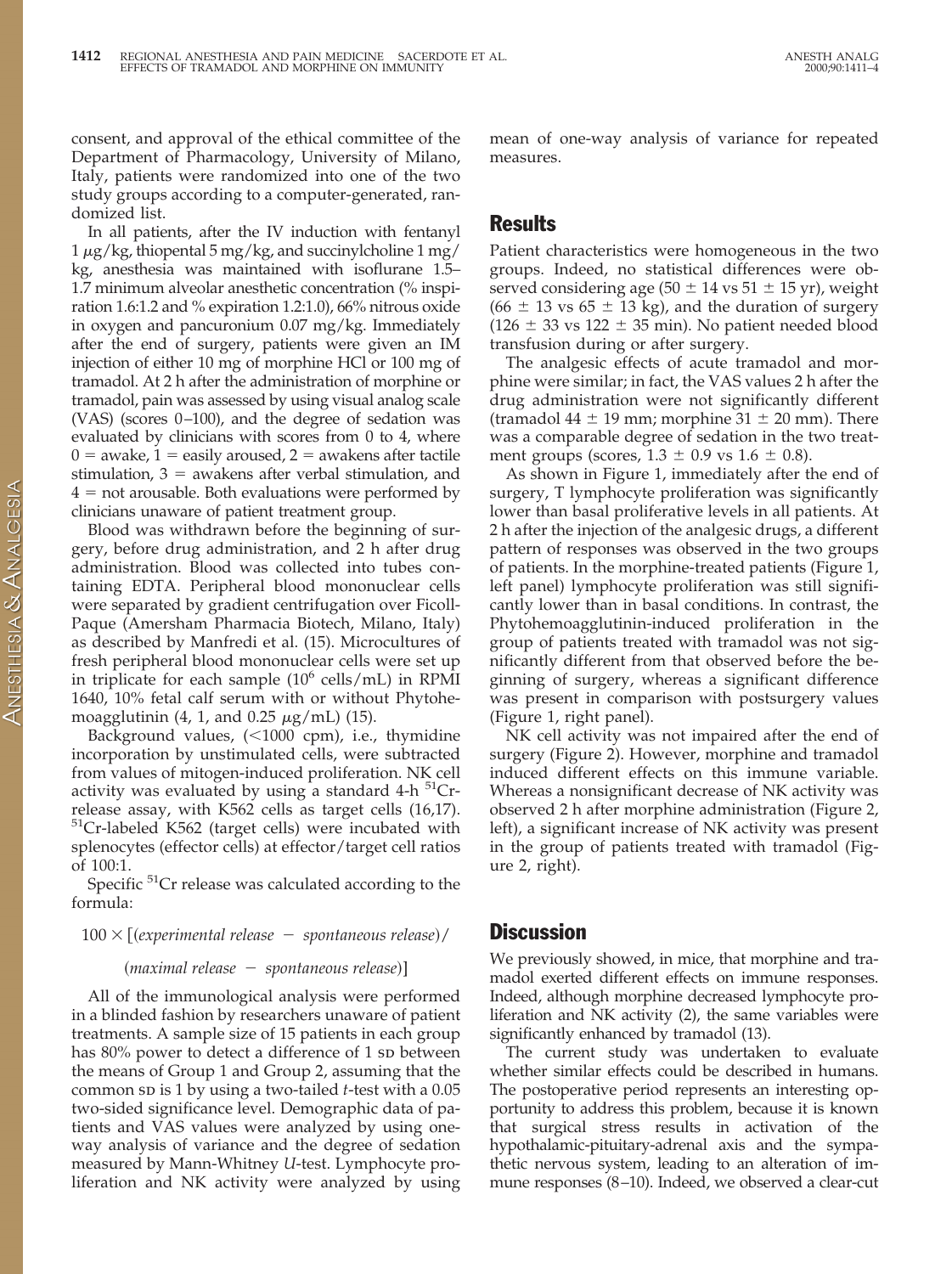



 $\bullet$  basal



**Figure 2.** Natural killer cells activity obtained from patients before the beginning of surgery (basal), immediately after surgery and predrug (postsurgery), and 2 h after treatment with 10 mg of morphine IM or 100 mg of tramadol IM. Values are mean  $\pm$  sp.  $*\bar{P}$  < 0.01 versus basal.

decrease in T lymphocyte proliferation immediately after the end of surgery. Cancer patients enrolled in the study were not immunosuppressed, and before the surgical procedure, immune responses were comparable to those described in healthy people (16,17).

The impaired response of T lymphocytes persisted two hours after the administration of morphine, whereby after the administration of tramadol the lymphoproliferation was not different in comparison with presurgery values. Immunosuppression induced by surgical stress has generally been shown to last longer than two hours (18); however, from our study, it is difficult to hypothesize whether the lymphoproliferation levels would have returned to normal values in the absence of treatment with morphine.

We cannot say whether the apparently reestablished levels of lymphoproliferation observed after tramadol

administration are caused by the immunostimulant properties of this drug, as was observed in mice (13), or the immune function was slowly returning to basal levels and no interference by tramadol was present. In any case, these findings indicate that tramadol does not exert immunosuppressive actions.

In contrast to what was observed with lymphocyte proliferation, surgery did not affect the cytotoxic activity of NK cells. These two immune variables seem, therefore, to show a different sensitivity to the stress induced by this type of surgical procedure. Although NK activity has generally been observed to be decreased after surgical stress (19,20), increased (21), as well as unchanged (22), NK activity in the perioperative period has also been reported. It is reasonable to suggest that different surgical procedures can produce different modifications of this variable. At two hours after morphine administration, no significant alteration of NK activity was present. Because it has been shown that the immunosuppressive effects of morphine are evident at doses larger than those needed for controlling pain (2), it is likely that doses larger than 10 mg of morphine are required to fully evidentiate the suppression of NK activity in humans. Whereas two hours after morphine administration there was no significant modification of NK activity in the group of patients treated with tramadol, a clear and significant increase of this immune variable was evident. These observations lead us to hypothesize a stimulatory effect of tramadol on NK activity. Taken together, these results confirm the pharmacological properties of tramadol observed in the experimental animal (13).

Morphine and tramadol share the opioid mechanism of action, although the affinity of tramadol for